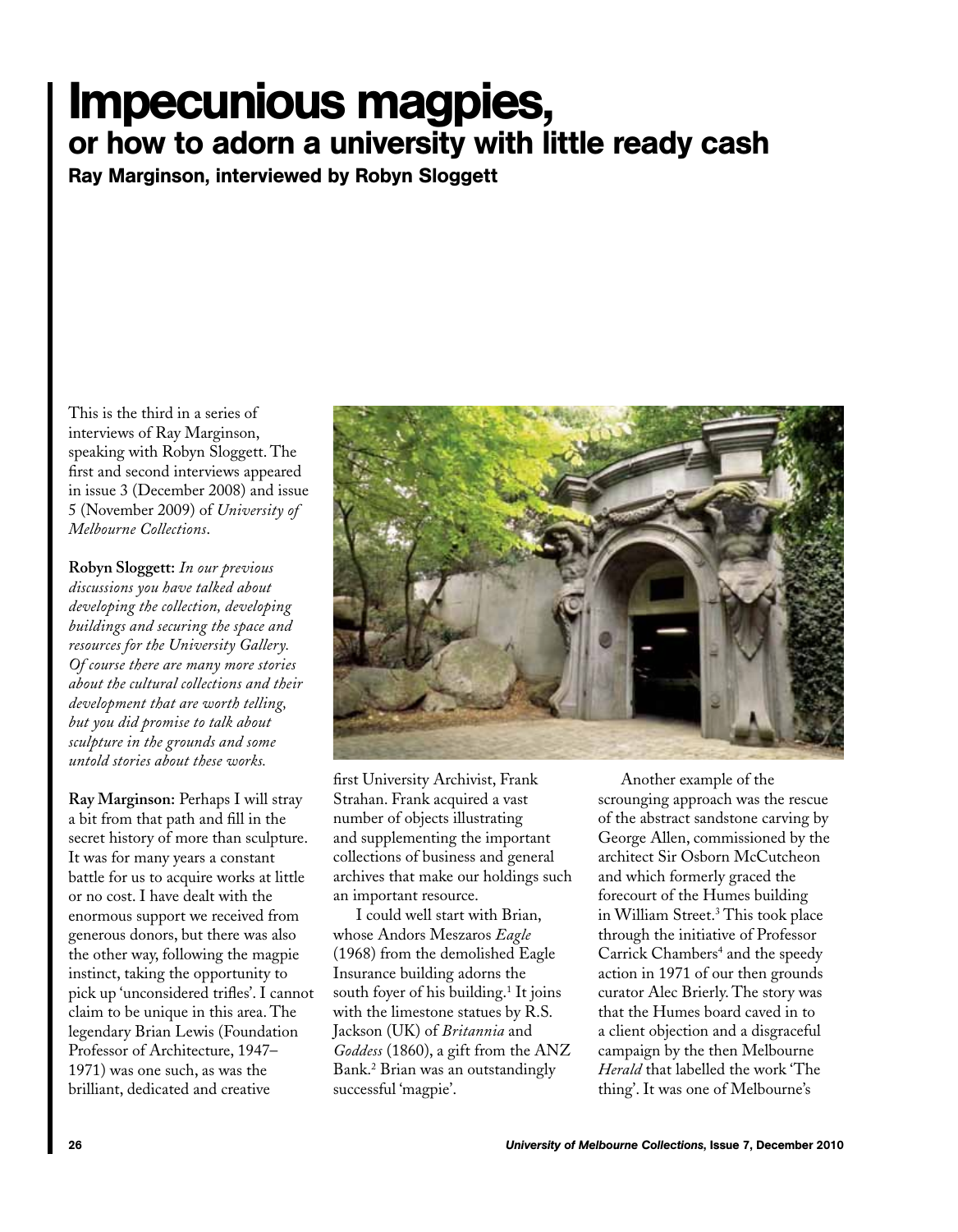**Opposite:** James Gilbert, *Atlantes*, c.1880, bluestone and stone, 542.0 cm x 680.0 cm. Reg. no. 1932.0001, gift of the Colonial Bank, 1932, University of Melbourne Art Collection.

**Below:** Inge King, *Sun ribbon*, 1980–1982, black painted steel, sculpture: 355.0 cm x 614.5 cm x 355.0 cm; base: 603.0 cm x 404.0 cm. Reg. no. 1982.0023, gift of Mrs Eileen Fox in memory of her parents Ernest and Fannie Kaye, 1983, University of Melbourne Art Collection. Shown here when covered in aluminium foil by students in 1985. Photography by Ray Marginson.

first free-form public sculptures and it was removed and dumped in a municipal tip. Today it is safe in the east courtyard of University House with a plaque recording this saga.

Brian Lewis also figures in a very happy piece of eccentricity when we hauled out of the store the Irish door, originally on St Stephen's Green in Dublin.5 It was gifted in 1963 (I think through Brian's actions) by the government of Eire. It now stands as the south-eastern entrance to the underground car park. The south-western entrance is equally striking with the James Gilbert bluestone *Atlantes* originally from the Colonial Bank in Elizabeth Street, demolished in 1932. They were donated to the University and were first installed as the entrance to Old Physiology (demolished in 1970 for the new Physics Building). Known by the staff as 'Soapy' and 'Foamy' for their posture, it is my regret that we could not accommodate their original height—they stood on substantial plinths, as can be seen in the historic photos of the old medical school, which show them grafted on in portico form to the Palladian front of that building. I did at the time facetiously express the desire that we negotiate to secure the (then unrestored) Luna Park mouth for the north-eastern principal entrance

to the car park. It would have been somehow the finishing touch!

**Robyn Sloggett:** *Many people ask about the enormous steel sculpture east of the Union Building. How did we get that work?*

**Ray Marginson:** This is *Sun ribbon* (1980–1982) by the important sculptor Inge King. We also have the maquette of this displayed in the walk-through of Old Physics.6 It was a much-valued gift, but its birth was tortuous. It came to us from a substantial sum donated by Mrs Eileen Kaye and is a memorial to her parents. Eileen was a cousin of Dr Geoffrey Kaye, a Melbourne anaesthetist. He was a well-known collector of 18th century objects.

At his death (and for some time prior to it) the University received from him significant gifts of silver, glass and furniture, now in University House. My co-conspirator in these negotiations, carried out in afterwork visits, was Professor Sir Douglas 'Pansy' Wright,<sup>7</sup> who knew Geoffrey well. These visits were lubricated by the consumption of a lethal dose of absolute alcohol with one drop of concentrated essence of West Indian lime served in beautiful 18th century twist glasses.

Back to *Sun ribbon*. I wished to use Eileen's money for a monumental sculpture to enhance the raised lawns east of the Union which we had just completed. Geoffrey on the other hand favoured a bronze birdbath

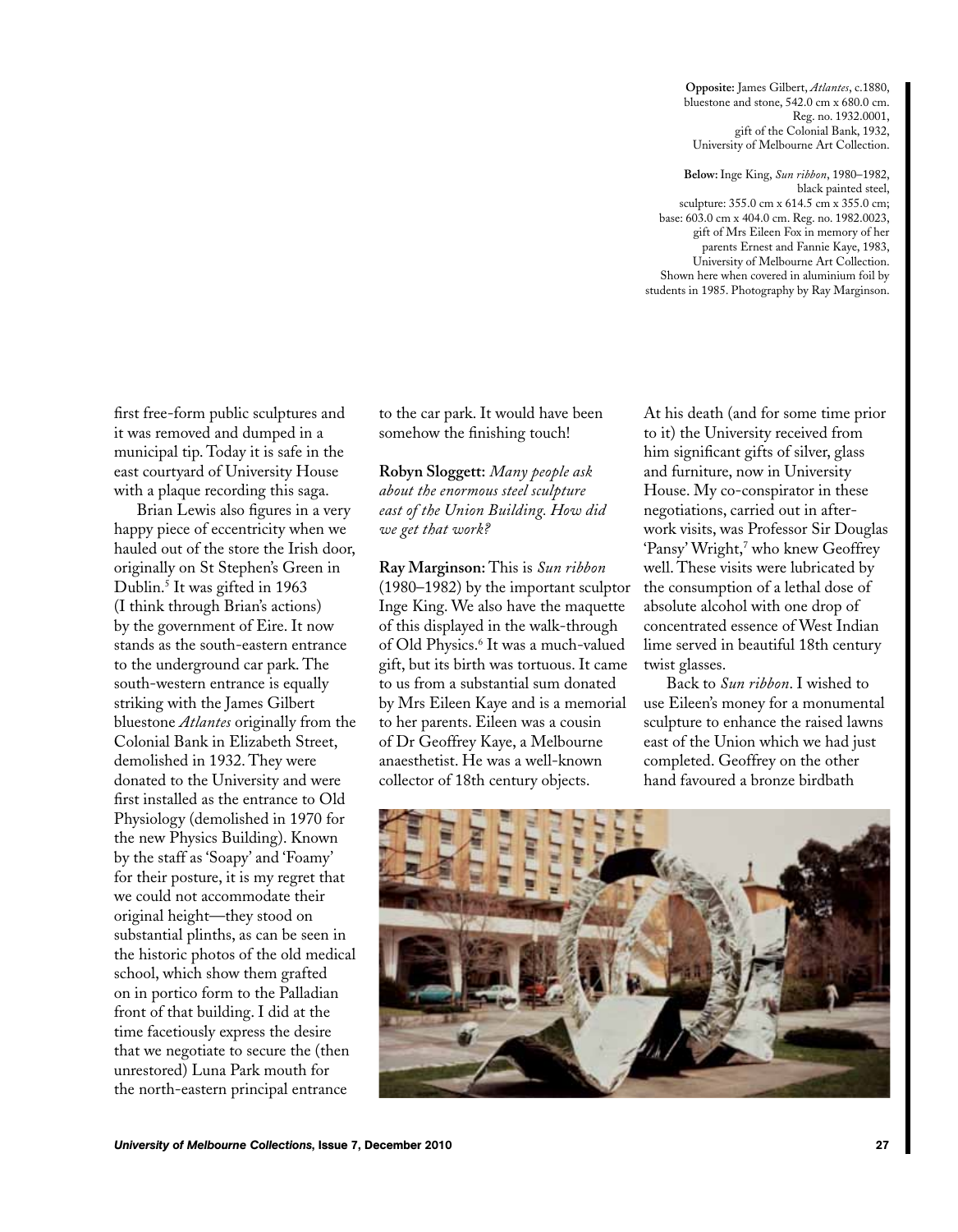or some equivalent incorporating sculpture. For the inevitable and drawn-out negotiation I produced, with the help of Maurie Pawsey (the University's Controller of Buildings), a substantial submission, with photographs of the prospective site from the top of the Raymond Priestley Building, plus an in-depth illustrated review of Inge King's work. This submission is currently in the University of Melbourne Archives. The turning point was when, with student support, we said the Inge King sculpture was what the students wanted; and they have subsequently made good use of it—as a great sunny spot to sit in and have lunch! My favourite photograph of it is of the time when an industrious student group in 1985 covered it entirely in aluminium foil; a move that ante-dated Inge's wonderful aluminium and stainless steel works of later years (illustrated on page 27).

As a related comment, I have always been unhappy that this area has entered into folklore as the 'concrete lawns'. Anyone who knew the expanse between the Union and Old Commerce, in the winter, with its abominable muddy criss-crossed traffic lanes, will be aware what a remarkable change was made with the Mintaro slate and aggregate hard standing, and the attractive raised lawns. The lawns put more grass back than was there before and they are a long-standing tribute to the work of the Grounds Subcommittee under Professor Carrick Chambers.

**Robyn Sloggett:** *You make a good point here about the constantly changing nature of the University campus. I noticed that the flying capital that used to stand behind the Baillieu Library has been temporarily taken down because of building works close by. This piece has always fascinated me.*

**Ray Marginson:** Yes, this is a fine work from 1970–1974 with an interesting history. It is presently in store and will be later re-erected. It is a work of the celebrated sculptor Norma Redpath (b. 1928) and is her memorial to her close friend Professor Sydney Rubbo of Microbiology.8 It was partly funded by an appeal supported by Sydney's colleagues, students and friends, and Norma gave her creative services without charge and supervised its casting at her favourite foundry in Milan.

Its erection had a curious story. Norma is an extremely meticulous sculptor and was very precise about the specifications for the column to be used, particularly its outside

diameter. We confidently contacted BHP Rolling Mills but were told they didn't produce to the required size. We then turned to the UK, I think to the Woolwich Arsenal, which made gun barrels. They were happy to take the order. When it arrived our staff engineer, Arthur Kinsman, cleared it through customs, took off the box lid and to his dismay found it was oval. I guess they couldn't meet the specifications and drew it out. Whatever the cause, it was a disaster and was sent back to them. A fairly tense negotiation with Norma followed and she gracefully agreed to accept the dimensions that BHP said they could make.

It is a substantial ornament to the bio-sciences area and I look forward to seeing it up again. Projects such as this require the various University departments to work together closely, and relocating this sculpture to ensure its orientation and height are precisely as Norma placed it is critical, but challenging.

**Robyn Sloggett:** *I think most visitors to the University are unaware of the vast amount of sculpture that the University maintains. Some works are a bit out of the way and often inside buildings and their profile tends to suffer as a result.*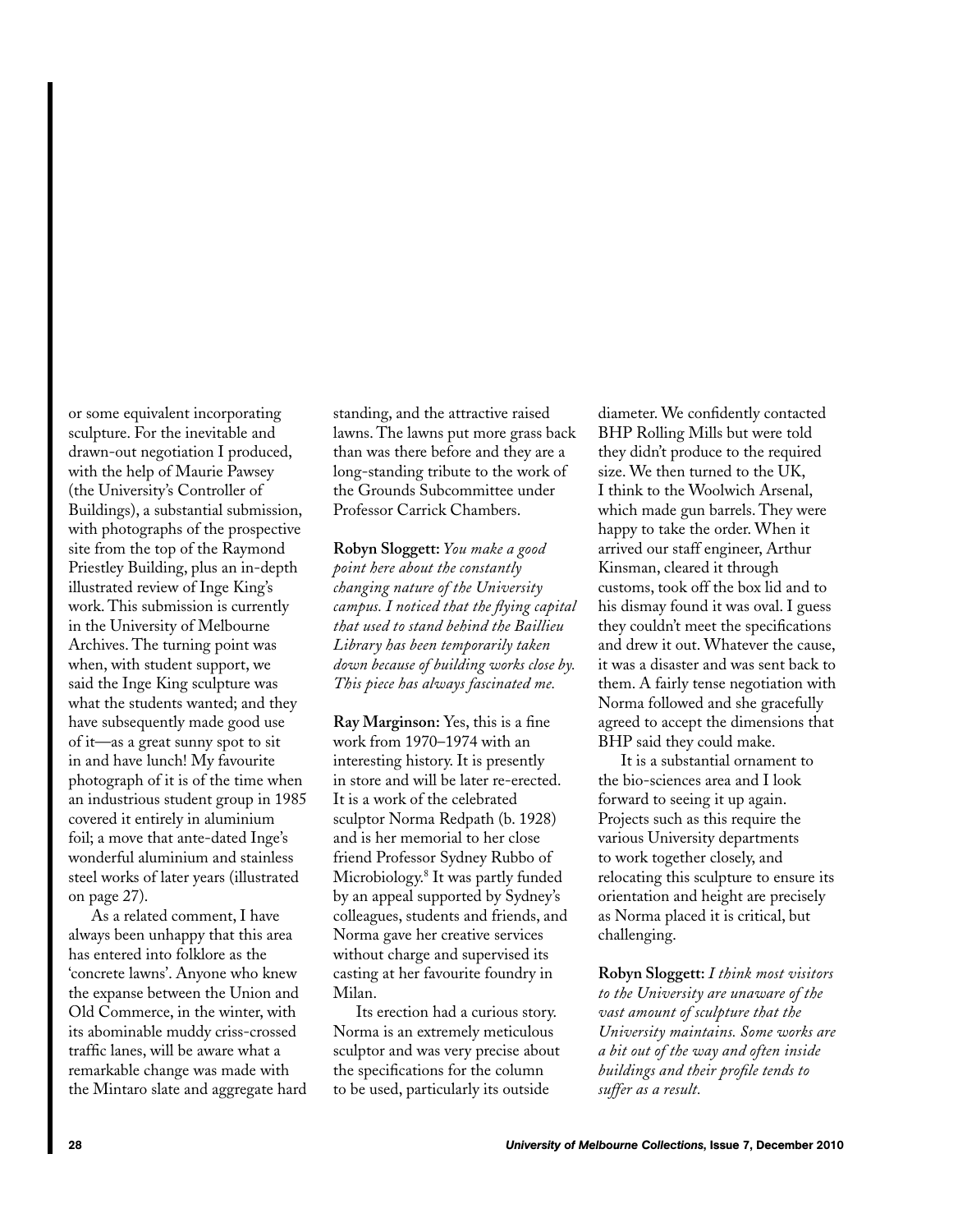Norma Redpath, *Flying capital, Sydney Dattilo Rubbo memorial*, c.1970–1974, bronze mounted on steel column, head: 274.5 cm x 274.5 cm x 183.0 cm; column height: 665.0 cm. Reg. no. 1970.0248, gift of the colleagues, students and friends of Professor Sydney Dattilo Rubbo, 1974, University of Melbourne Art Collection. Photography by Ray Marginson.



**Ray Marginson:** Fortunately many students using the Beaurepaire Centre will know of the fine and very typical Leonard French mural in the Trophy Hall, *Symmetry of sport*. 9 Not a sculpture, but perhaps not known to those outside the 'fitness' group.

More hidden, however, is the statue of Amanda Grimwade standing in an interior courtyard of the Old Arts Building. I have mentioned this in an earlier discussion.10 When in the lilypond at the Grimwades' home 'Miegunyah', it had a bronze frog that spouted water onto it—hence its title *Gosh says Amanda*. 11 By the time we sold the house, intruders had made off with the frog, so, in setting it up in Old Arts, we had Michael Meszaros do a replica frog.

Another item a bit hard to see is the bronze plaque (1988) to Sir Paul Strzelecki, Polish-born geologist and explorer, by Friml, a gift to Australia by the Polish community during Australia's bicentenary.<sup>12</sup> It is on the west wall of the McCoy (earth sciences) Building just across Swanston Street.

That building also houses other interesting work. Its stairwell has a Foucault pendulum (Google it if you don't know what this is!). More importantly it also has in its foyer a significant work by the late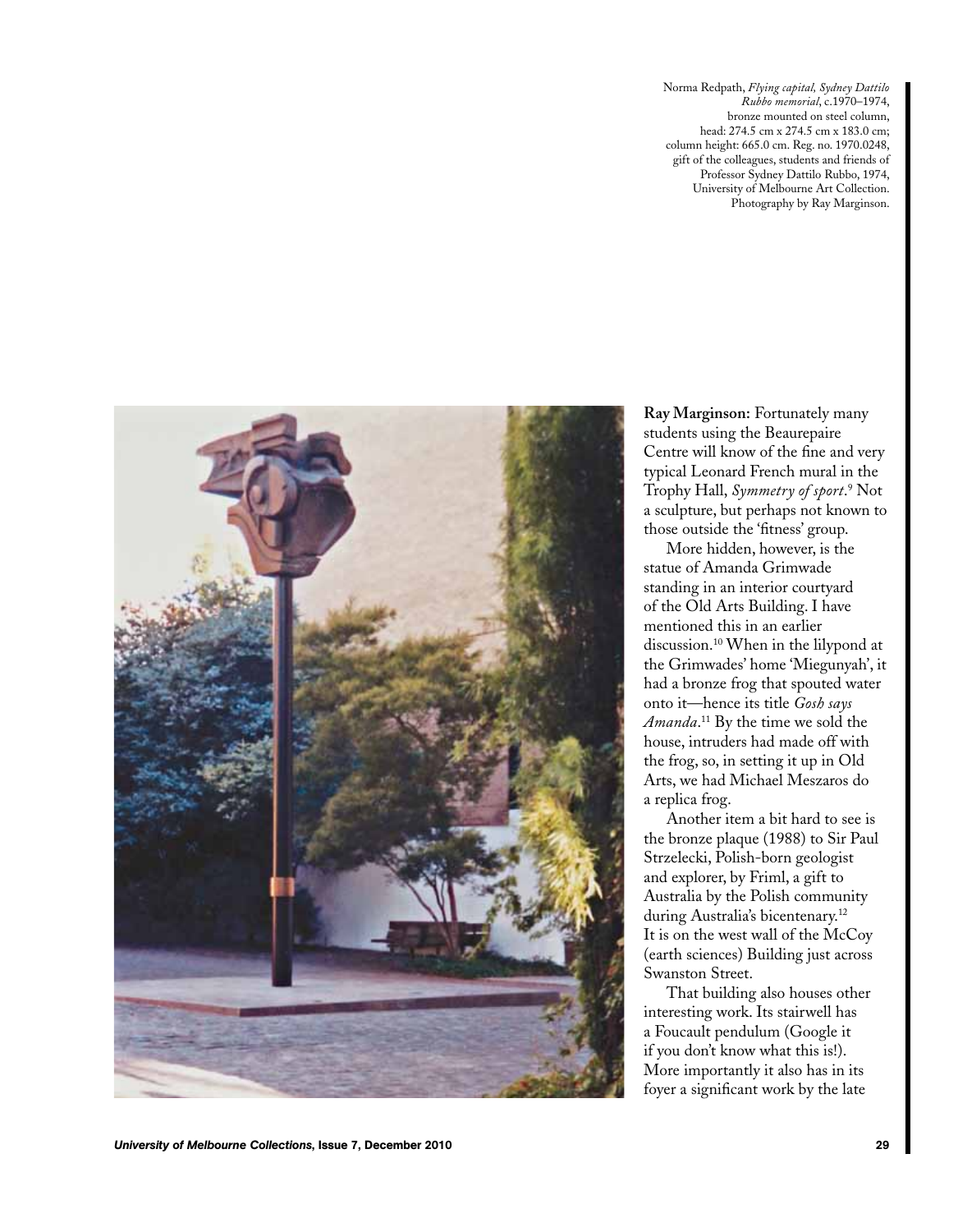Stanislaus Ostoja-Kotkowski, Untitled (Theremin mural), 1975, vitreous enamel, 18 panels, each 89.5 cm x 89.5 cm. Reg. no. 1975.0048, University of Melbourne Art Collection.



Stan Ostoja-Kotkowski, a pioneer in electronic and laser art. It is a vitreous enamel wall mural of 18 panels, each about 90 cm x 90 cm, and originally concealed a theremin, the control panel for which was in the centre on the left-hand-side. The electronics were carried out by Phil Storr. It is a musical instrument activated by passing a hand over that plate. In a theremin two radio frequencies are mixed to produce an audible tone. The mural was commissioned on the advice of Professor John Lovering and installed in 1977. We never did get Stan's beloved project for a sun mural in which he projected a continuously changing colour mural

produced by light and sun energy, with sun movement producing both the kinetics and the colour. All this associated with it a changing pattern of sounds.

It is a matter of great regret that the theremin is no longer active and is obscured in the foyer.<sup>13</sup> It would be a wonderful thing if the board of the Ian Potter Museum of Art, the Faculty of Science and the University in general could work to restore it operationally and ensure its visibility. The options seem to me to be to remove it entirely to another location (something of a challenge) or to have it operational on certain days of the year or month. The display

cabinets obscuring it also present a considerable problem.

Another almost unknown work is *The four humours* (c.1958) by Lenton Parr.14 The four panels are ironwork and are incorporated in the front of four small balconies very high on the north wall of the east end of the Student Union Building. They are somewhat obscured by the trees in front of them. Another of Parr's works *Sirius* (1962–1963) from the 'Centre Five' period is in the south courtyard of the Alice Hoy Building.<sup>15</sup>

Although walked past many times a day, few note the seven decorated corbels supporting part of the beautiful brick vaulting (one of our greatest treasures) in the east-west cloister (1856) of the Old Quadrangle. They have carved faces, some of which may be of early University identities, although the hairstyles of the female ones argue more for historical models.

Not many people know of the Clive Murray-White group in welded steel from 1974, the purchase of which the gallery curator, Mrs Betty Clarke, initiated in 1976.16 This is an important example of the new Australian sculpture of the 1970s and is located in the court at the east end of the Redmond Barry Building. Other pieces of sculpture,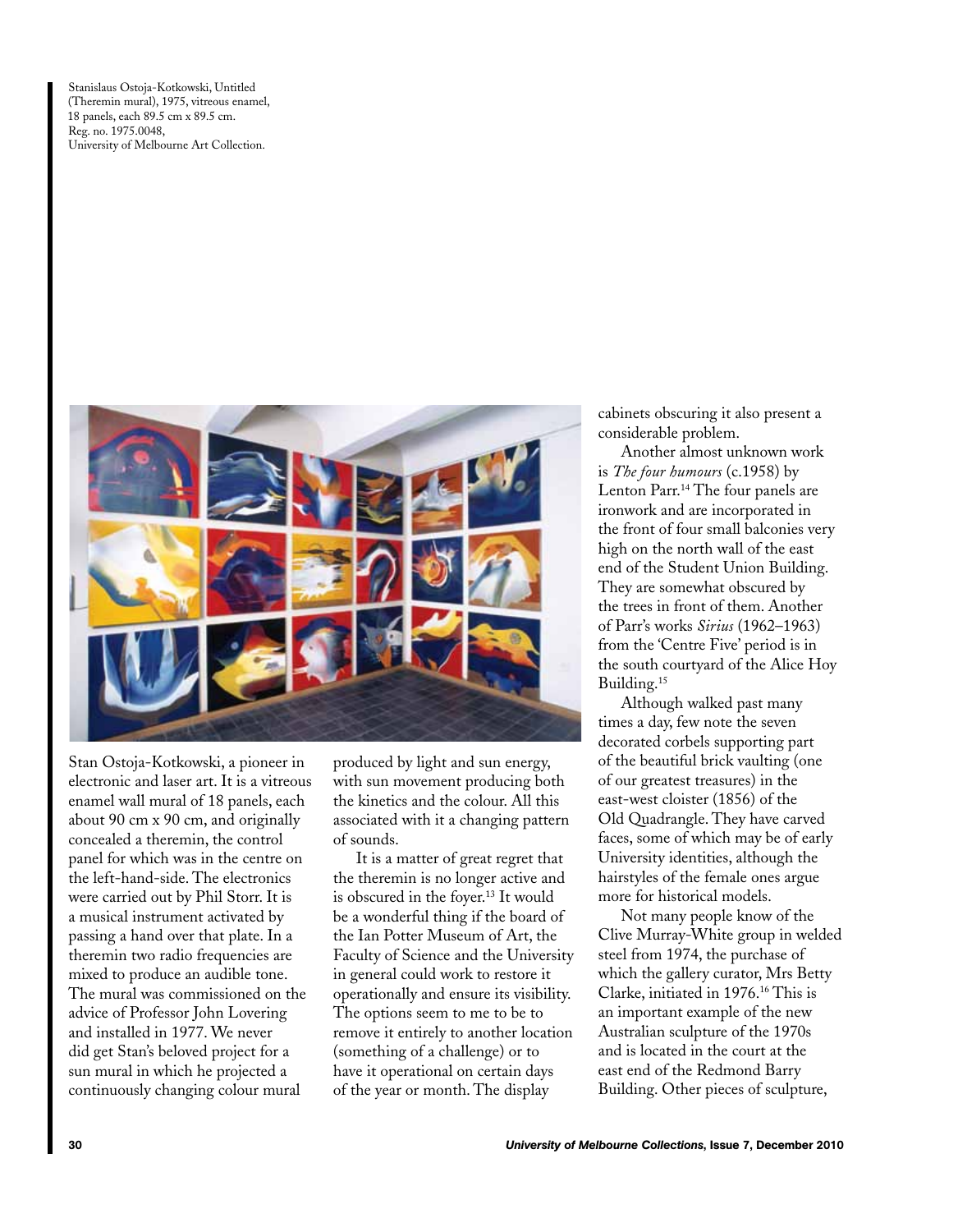Marshall Wood, *Sir Samuel Wilson*, c.1880, marble, approx. 83.0 cm x 63.0 cm x 40.0 cm. Reg. no. 0000.0438, University of Melbourne Art Collection.

like Parr's *The four humours* on the Union Building, have to be looked up at rather than sought out in obscure locations. Such a case is the sculpture panels by Teisutis Zikaras, originally installed in 1958, forming a balcony on the north of the Union. Four of them were reinstalled on the building during the 1997 alterations, high on the west wall. The others are in the adjacent garden.<sup>17</sup>

Hidden works, as I have said, are numerous. Some works have disappeared into storage, like the Norma Jones-Roberts enamel panel that used to hang in the lift foyer of the Raymond Priestley Building.18 The building in which, on its ninth vice-chancellor's floor, now hang the portraits of our vice-chancellors that used to be on the north wall of the Jim Potter Conference Room in Old Physics. Those portraits include one with an interesting history. On his retirement, Sir George Paton entrusted to me a rolled-up oil painting of Sir John Monash by W.B. McInnes. It had been brought to Sir George by Lizzie Bentwich (after whom the University has named a prize), Monash's clandestine partner. She said it should be hung after the death of Mrs Gershon Bennet, Monash's surviving daughter, who had objected to their relationship. This I eventually did.19 I regret that



this interesting group of portraits is now as inaccessible to public view as those of the chancellors that hang in the Council Chamber.

Finally, a really unusual piece that can be seen by those crossing Swanston Street by the overhead bridge. This is the Carlton and United Breweries' 'crown'.20

Professor Tony Klein of Physics first spotted it in weed-grown storage in the CUB Abbotsford yard, whilst walking near the north bank of the Yarra at the foot of Walmer Street in Kew. It emerged that it was the top of a major chimney, and weighed three tonnes. Tony put wheels in motion and with the cooperation of the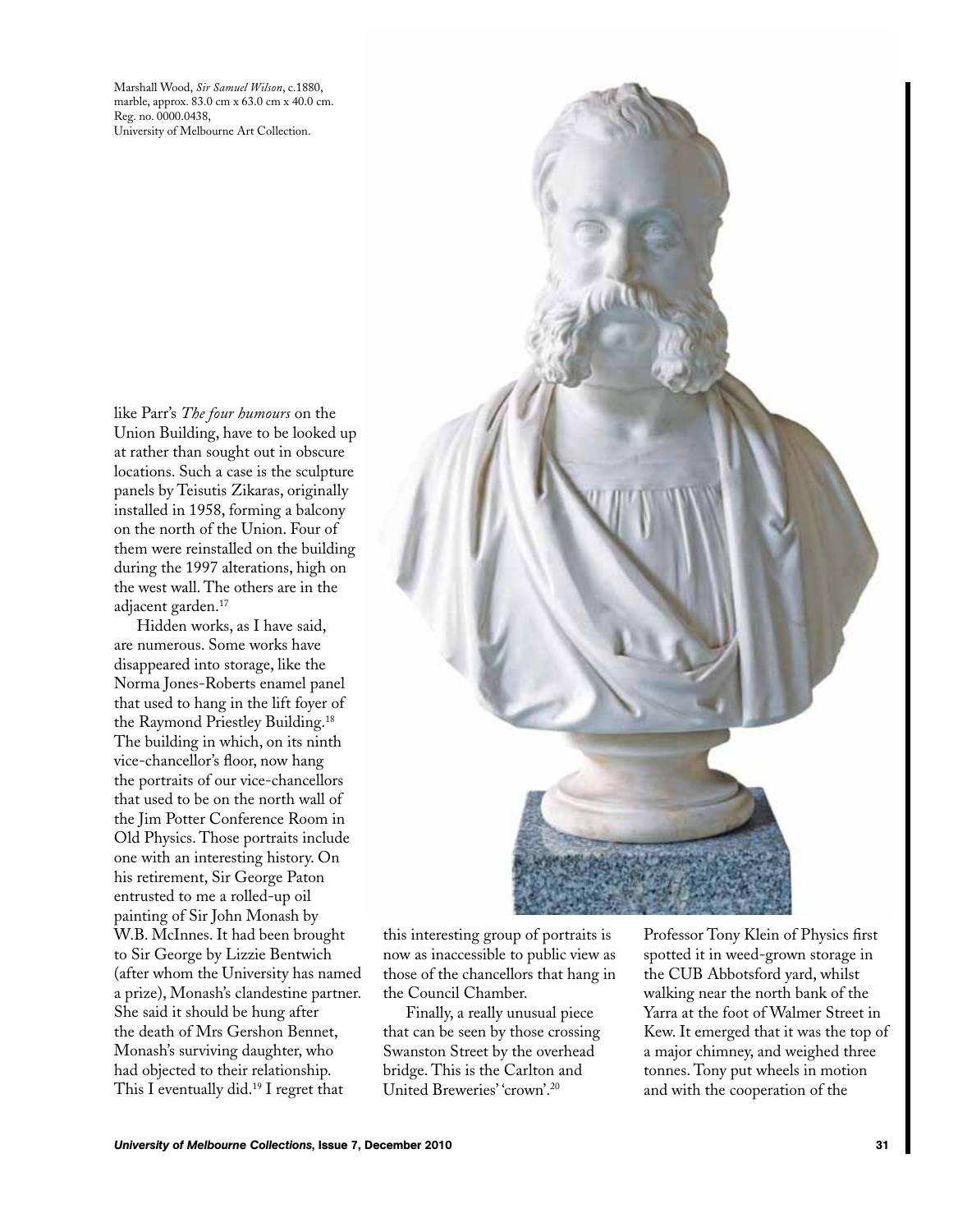University's Grounds Subcommittee through Carrick Chambers, the approach was made to acquire it. I think it was then Vice-Chancellor Professor David Caro who finally sewed it up at CUB board level. Today it is a most unusual ornament to the south side of the Physics Building (now called the David Caro Building).

**Robyn Sloggett:** *Of course Wilson Hall is a central focus for so much University activity, and I know there was vigorous debate about whether to restore or erect a new building after the fateful fire in 1952. I suppose there were some aspects of the various decorative features of Wilson Hall that have interesting stories.*

**Ray Marginson:** Yes, many. It was Robyn Patton, my secretary, whom I have mentioned before, $21$ whose discoveries (in her searching for many 'lost' items) included a Rembrandt etching under the Conservatorium stage. It was Robyn who found the busts of Lauchlan Mackinnon by J. Forsyth and R. Monti,<sup>22</sup> and of Sir Samuel Wilson by Marshall Wood. They are now in the foyer of the Wilson Hall. One was found, with the head broken off, in the Wilson Hall basement being used to support the

iron bars used to clean the boiler. We owe it to the influence of the then Assistant Protocol Officer Tom Hazell with the Giannarelli brothers, the monumental masons, for the columns on which they stand after restoration.

More magpieing. I knew the late Douglas Annand and we asked him to restore the great bas-relief *A search for truth*, which he did, employing some fellow artists to help. He also restored his etched and stained glass mural,<sup>23</sup> commissioned by the Victorian Women Graduates Association, that had suffered from the poor quality of adhesives at the time of his original creation. It was the subject of much grumbling by the donors—of whom the most vociferous was Valentine Leeper, daughter of the Warden of Trinity College, and of whom a fine biography has been produced by Marion Poynter.<sup>24</sup> These objectors dearly yearned for a work like the great lost Stevens window on the south wall of the old Wilson Hall. My brother  $Max<sub>1</sub><sup>25</sup>$  one of the many who watched the fire, said that the window melted like a river of colour as it came down the south wall. Loss by the fire was increased in its effect by the fact that the portraits that hung in the Hall had just returned from conservation and had been

stoutly rewired, making their removal impossible. The chairs were however rescued and the smaller ones are now in the Council Chamber and the two original thrones, conspicuous in the early photographs and engravings of conferring ceremonies, are now in the Wilson Hall foyer. They are joined there with a third replica throne to which attaches a story. I had the replica made by a Melbourne carver with the objective of replacing the Grant Featherstone pair on the platform, which by the 1960s were not in good order. We also had a replica footstool made. These footstools in early times were used for graduands to kneel for the chancellor to place the hood around the student's neck. The chairs themselves are of substantial height. I mentioned my intention to Sir Douglas Wright, who in characteristic fashion exploded, 'Can you see me sitting there with my little legs dangling in the air?' This certainly squashed the proposal and therefore the thrones and footstools inhabit the foyer of the hall.

**Robyn Sloggett:** *Many of the names you mention have long-time and often intergenerational relationships with the University. The Meszaros family would have to be a case in point, and seems to be well represented in bronze works on the site.*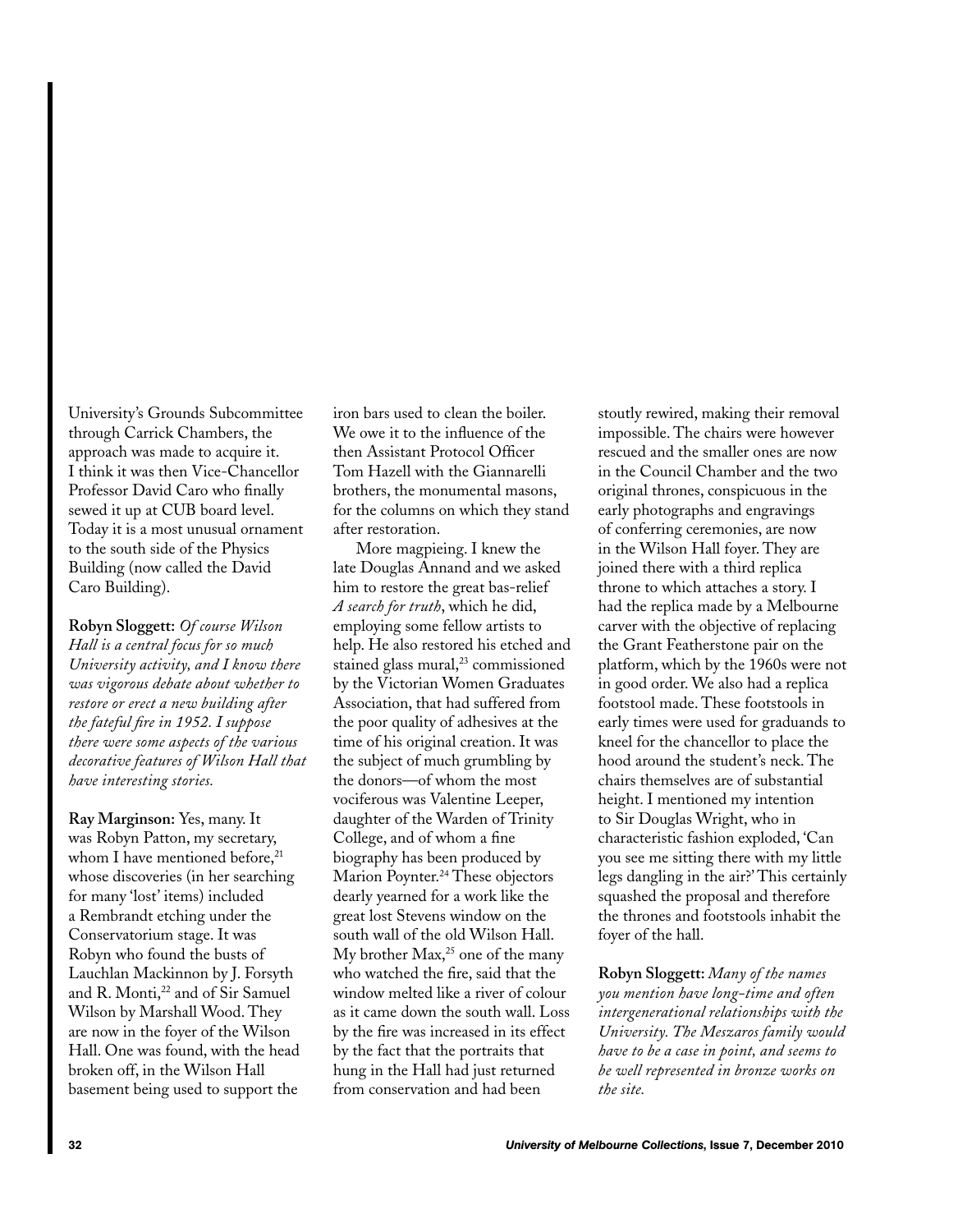Douglas Annand, designer and painter, Tom Bass, sculptor, *A search for truth*, 1956, plaster and paint, height: 914.0 cm. Reg. no. 0000.0085, University of Melbourne Art Collection.



**Ray Marginson:** Yes, among the interesting things in University House is the wall of portrait medallions, some of which are by the father, the renowned Andors Meszaros (1900– 1972), and others by the son Michael (b. 1945). It took some time but, with the enthusiastic help of Mrs Meszaros senior, who importuned many sitters' families to lend their copies for recasting where the Meszaros no

longer had the original plasters, and by gifts from families and University departments, we assembled an interesting set highlighting important University figures. They include George Paul, the disciple of Wittgenstein, briefly here from Oxford in the 1940s and whose great philosophy lectures in the Public Lecture Theatre were standing room only; figures such as Professors

R.M. Crawford, Ian Maxwell, A.R. Chisholm, Maurice Belz, Sir Peter MacCallum and Boyce Gibson, as well as Jessie Webb, Sir David Rivett, Sir Russell Grimwade, Sir Howard Florey, Sir Hugh Devine, Sir Robert Menzies and many others. The then Florey Institute also commissioned portraits of its founding board members. As time went on I commissioned others from Michael.

Andors did a beautiful Australian animal piece in 1962 for the then Zoology Building (now called the Baldwin Spencer Building). The sculpture is now on the south wall of the new 1986 Zoology Building.<sup>26</sup> Michael also did a work for the civil engineering building *Tension and compression*. 27 However we were never able to afford his concept of a free-standing bronze sculpture for the south end of the north-south reflecting pool on the great south lawn.

The final in this series of interviews will appear in a future issue of *University of Melbourne Collections*.

**Dr Ray Marginson** AM held the position of Vice-Principal of the University of Melbourne from 1965 to 1988.

**Associate Professor Dr Robyn Sloggett** is Director of the Centre for Cultural Materials Conservation at the University of Melbourne.